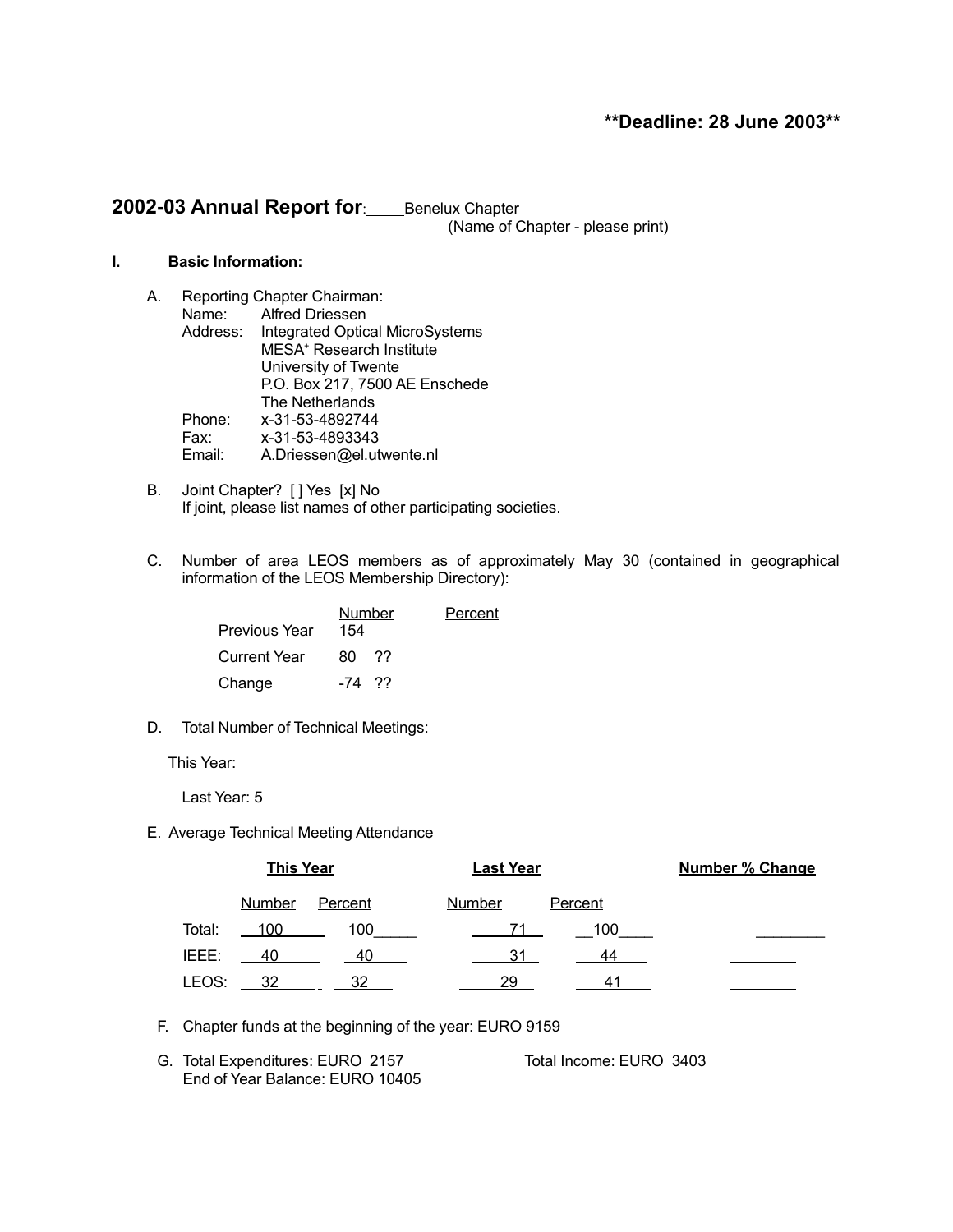- H. Officers for 2003-04 (*incoming* officer list)
	- On a separate sheet of paper list the Chapter Officers (name, address, phone, fax, email) This information will be used to update the Chapter web site on the LEOS Home Page. Include your URL if your chapter has a home page.
- I. Check List:
	- \_x\_ Sent L-31 forms to IEEE (minimum of 2/yr required)
	- Sent nomination for LEOS Awards -Tab 6 or
	- \_x\_ Nominated member for Senior Member grade

Please make a list of the following:

**II. Overview of Basic Chapter Activities:** see below List

| <b>Activity Type</b> | Title/Speaker    | Attendance      | Joint Activity |
|----------------------|------------------|-----------------|----------------|
| (Tech Meeting,       | or Workshop Name | LEOS/IEEE/Total | Sponsors       |
| Workshop, etc)       |                  |                 |                |

- **III List of A) Best Practices** see below **B) Outreach Programs to pre-college level students**
- **IV. List most significant chapter improvements over last year** *(Most Improved Chapter Award)*
- **V. List workshops, symposia, educational programs, consulting programs, job fairs etc.** *(Most Innovative Chapter Award)* see II
- **VI. Miscellaneous Information/Elaboration on any of the above entries.** see below *(Please attach up to ONE page of further discussion)*
- **VII. Best Practices and Pre-College Programs** see below

We wish to have our chapter considered for the following chapter awards:

- [x] Chapter of the Year (All information)
- [ ] Best Membership Percentage Increase (Part I.C.)
- [x] Most Improved Chapter (Part III)
- [x] Most Innovative Chapter Activities (Part IV)

A. Dier

Chapter Chair Signature:

# **II Overview of Basic Chapter Activities**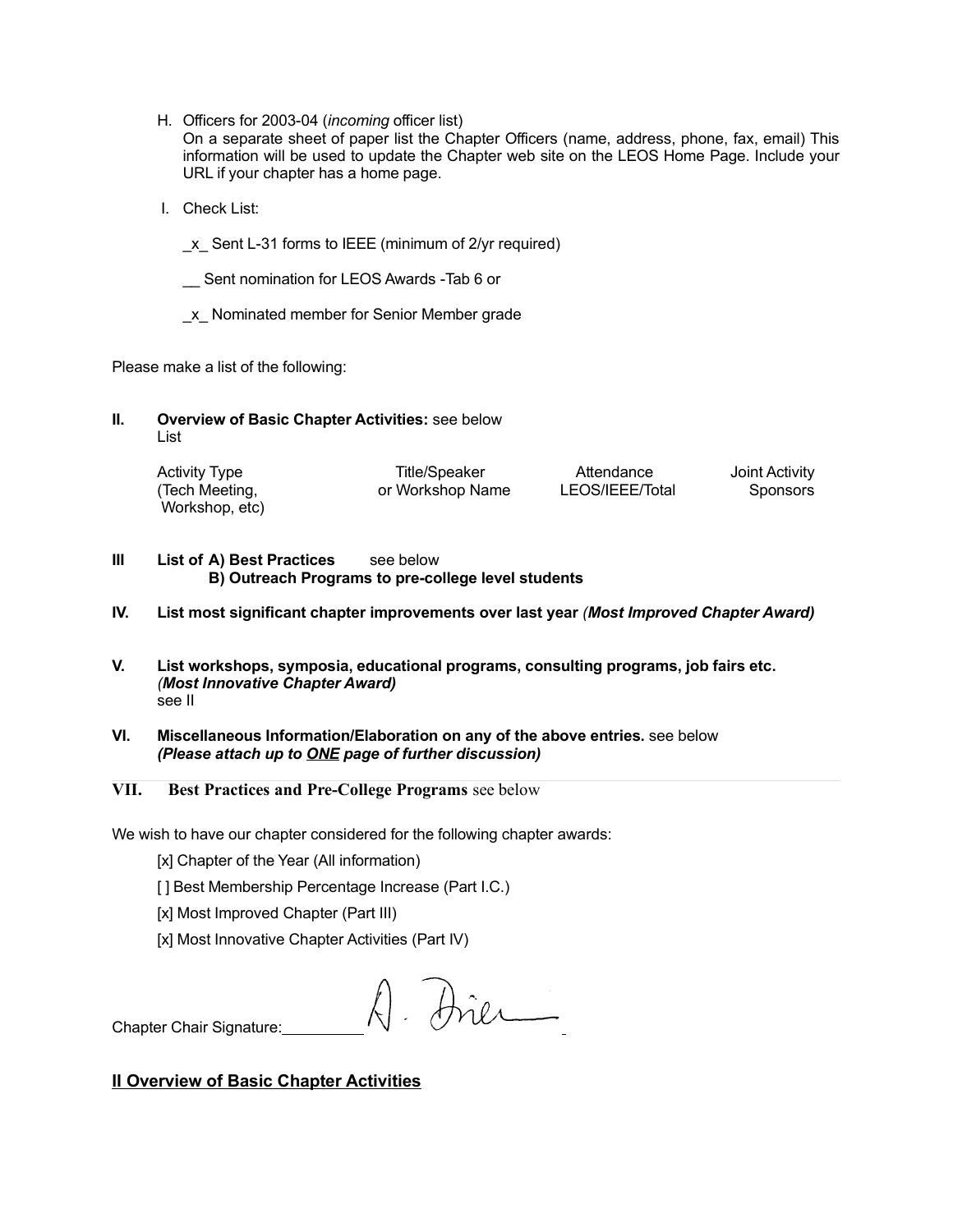|    | <b>Activity Type</b><br>(Tech Meeting, |                                                                                                                                                                                                                                                                  | <b>Attendance</b>       |                                        | Joint<br>Activity |           |
|----|----------------------------------------|------------------------------------------------------------------------------------------------------------------------------------------------------------------------------------------------------------------------------------------------------------------|-------------------------|----------------------------------------|-------------------|-----------|
|    | Workshop, etc)                         | Title/Speaker or Workshop Name                                                                                                                                                                                                                                   | <b>LEOS</b>             | <b>IEEE</b><br>Total                   |                   | Sponsors  |
| 1. | workshop                               | LEOS Workshop in conjunction with European Conference<br>on Optical Communication<br>2nd European LEOS-Workshop on Photonic Start-ups<br>(connected with ECOC 2002)<br>Date: September 8, 2002<br>Location: Copenhagen, Denmark<br>Chairman: Roel Baets          | 50                      | 75                                     | 200               | See below |
| 2. | company visit                          | Company visit Twentse Kabel Fabriek (TKF)<br>Date: October 10, 2002<br>Location: Haaksbergen, NL                                                                                                                                                                 | 3                       | 3                                      | 4                 |           |
| 3. | symposium                              | Annual symposium of the IEEE-LEOS Benelux chapter (for<br>details see below)<br>Date: Monday, December 9, 2002<br>Location: Vrije Universiteit Amsterdam, The Netherlands<br>Chairman: Taco Visser<br>Topics: all LEOS topics<br>Proceedings have been published | 80                      | 90                                     | 250               | See below |
| 4. | colloquium                             | COBRA/LEOS Colloquium, TU Eindhoven,<br>Friday March 7, 2003<br>speaker: Dr. Thomas Rödle, MSI Device Technology,<br>Business Line RF Modules, Philips Semiconductors<br>RF System Solutions on Hybrid Modules                                                   | About<br>20             | About<br>25                            | About<br>60       |           |
| 5. | colloquium                             | COBRA/LEOS Colloquium, TU Eindhoven,<br>Friday April 11, 2003<br>speaker: Rob Smets, Lucent Technologies, Bell Labs AT<br>Bell Labs ACT EMEA: Novel Access and Core Optical-<br>Networking                                                                       | About<br>20             | About<br>25                            | About<br>60       |           |
| 6. | colloquium                             | COBRA/LEOS Colloquium, TU Eindhoven,<br>Friday May 9, 2003<br>speaker: Prof. Elias Muñoz, Univ. Politécnica de Madrid,<br>Ciudad Universitaria, Madrid, Spain<br>UV photodetectors based on (In, Ga, AI)N                                                        | About<br>20             | About<br>25                            | About<br>60       |           |
| 6. | colloquium                             | COBRA/LEOS Colloquium, TU Eindhoven,<br>Friday May 16, 2003<br>speaker: Prof. Jørn M. Hvam , Research Center COM,<br>Technical University of Denmark, Lyngby, Denmark<br>Ultrafast processes in semiconductor waveguide devices                                  | About<br>20             | About<br>25                            | About<br>60       |           |
| 7. | colloquium                             | COBRA/LEOS Colloquium, TU Eindhoven,<br>Friday June 6, 2003<br>speaker: Dr. Wolfgang Stolz, Philips University Marburg,<br>Germany<br>Metastable (Galn)(Nas)/GaAs-Heterostructures: Basics,<br>Epitaxy and Applications                                          | About<br>20             | About<br>25                            | About<br>60       |           |
| 8. | workshop                               | Annual workshop<br>Date: June, 13 2003<br>Location: Mons, Belgium<br>Topic: Low Cost Photonics<br>Organization/chairman: Patrice Mégret, Faculté<br>Polytechnique de Mons                                                                                        | 25                      | 30                                     | 45                | See below |
|    |                                        |                                                                                                                                                                                                                                                                  | 258<br>32<br>Attendance | 323<br>40<br>Average Technical Meeting | 799<br>100        |           |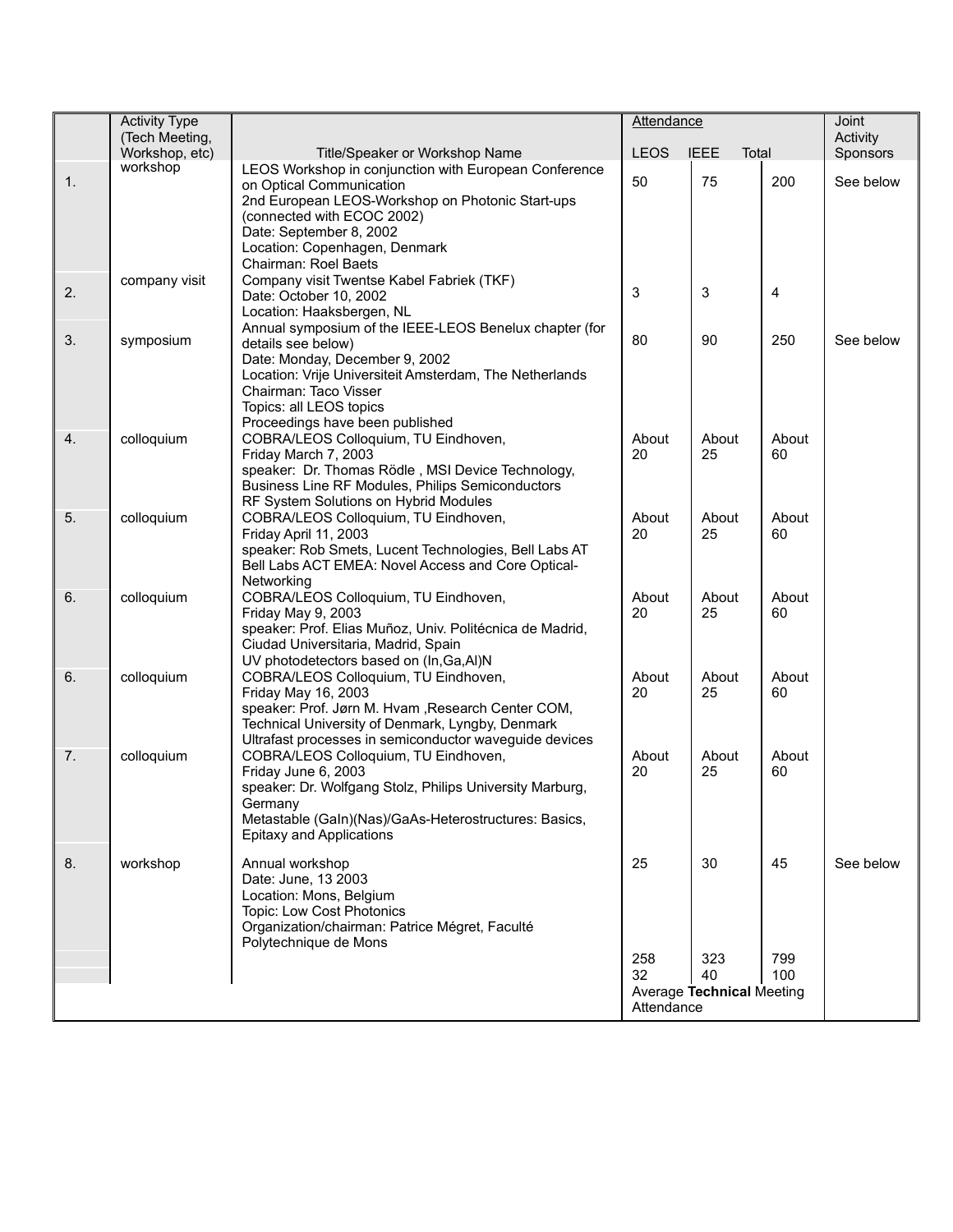## **V. Miscellaneous Information/Elaboration on any of the above entries.**

# **Activities 2001 – 2002 IEEE-LEOS Benelux chapter**

<http://leosbenelux.org/>

## **2nd European LEOS Workshop on Photonic Start-ups, held in conjunction with European Conference on Optical Communication 2002**

In conjunction with the European Conference on Optical Communication (ECOC 2002), a European LEOS workshop was held on photonic start-ups. The workshop took place on Sep. 8, 2002 at the Bella Center, Copenhagen, Denmark. It was organized by Prof. R. Baets (Ghent University, Belgium), Dr. E. Pennings (ThreeFive Photonics B.V., The Netherlands), Prof. M. Dawson (University of Strathclyde, Scotland), Dr. A. Nocivelli (Luceat, Italy) and Prof. G. Reali (University of Pavia, Italy). The workshop combined efforts from the Benelux, Scottish and Italian Chapters.

The objective of the workshop was to provide a usable insight in the process of creating a start-up company in the field of optical communications in the current economic climate. The workshop aimed to focus on the European context. A first talk was given by Dr. J.E. van der Linden, from the European Patent Office, on rights for intellectual property as being a major concern for photonic start-up. Four invited speakers then present the activities of their start-up companies and shared their hands-on experience on the majour challenges they have encountered in building a start-up company : Dr. J. Marsh (Intense Photonics Ltd, UK), Dr. M. Kjaer (Crystal Fibre A/S, Denmark), Dr. W. Deelman (ThreeFive Photonics B.V., the Netherlands) and Dr. P. Evaldsson (Optillion AB, Sweden).

## **Symposium 2002**

Already for the 7th time organized, the annual workshop has been a great success. It has developed as a meeting place for students and professionals active in the field of LEOS. The large number of papers presented (78) and their quality demonstrate the vitality of the Benelux chapter. The printed version of the proceedings are distributed among the participants, the electronic version is free accessible on the Benelux Chapter website. Seventh Annual Symposium of the IEEE/LEOS Benelux Chapter Meeting date: Dec. 9, 2002 Venue: Vrije Universiteit Amsterdam, The Netherlands Admission charge: Yes Meeting Category: Technical Attendance: IEEE members: around 30% IEEE-LEOS, probably around 50% IEEE Guests: 1 guest speaker Total: over 250 Joint meeting with Student Branch: No Did student members attend the meeting: Yes Title of Paper: Optical interconnects to silicon chips by invited speaker: Prof. Hugo Thienpont, Vrije Universiteit Brussel, Belgium Proceedings available Pres. Officers: Taco Visser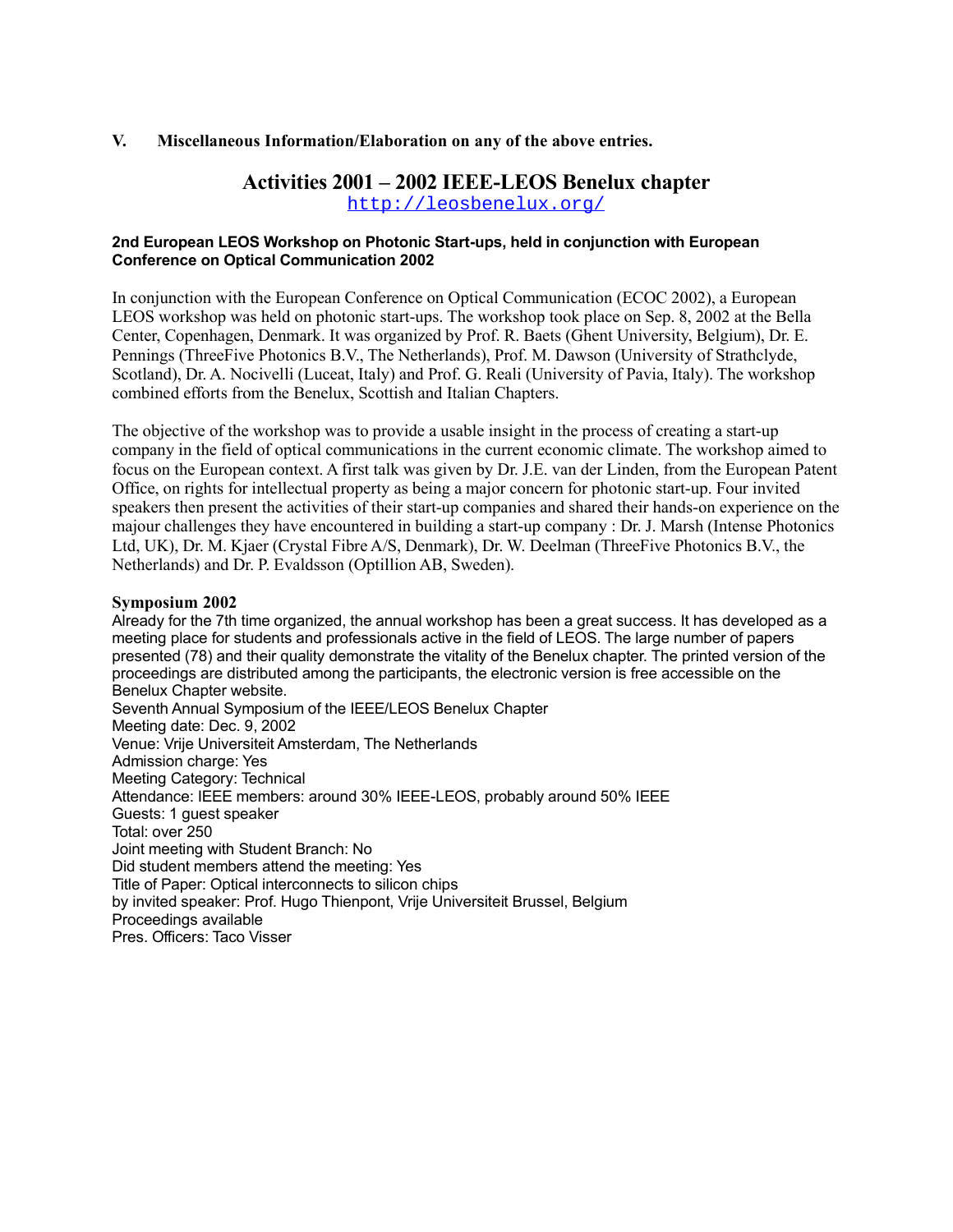## **VII Best practice**

Large part of the vitality of our chapter is due to the active involvement of a large number of students (Ph.D. as well as master). They easily can become member when they attend the annual symposium, which is the major local event in the LEOS related field in the Benelux region. The last symposium showed an increase to more than 250 participants and about 80 contributions. Most of these contributions were presented by students. The edition of proceedings of all contributions gives an additional stimulus, as academic contributors are interested in opportunities for scientific output. This year annual symposium will for the first time combine the poster session with a Student Poster Contest, which will reward the best poster presented by a student as a first author. The Chapter also plans to further enhance interaction between IEEE/LEOS student members and IEEE student branches.

The board of the Benelux Chapter consists of a good mix of engineers and scientists from industry as well as academic institutions including two active student members. Over the 6 years of existence of the Chapter there is a continuous refreshing of board members sufficient slow to conserve experience and knowledge, but sufficiently rapid to avoid too much routine and to stimulate renewal.

A good experience has been the workshops in conjunction with ECOC on "Entrepreneurship in Photonics", that stimulated possible start-ups in the field of photonics. In 2003 it will be for the third time. In this way a tradition has been created that will continue to stimulate the set up of new companies in the field of LEOS.

The increasing involvement of our chapter board members in the LEOS Board of Governors (Djan Khoe and Roel Baets) helps to increase the interaction between local and worldwide LEOS activities. It also stimulates the local activities as the LEOS organization is not considered to be a far-away entity, but a global society rooted among others in the Benelux.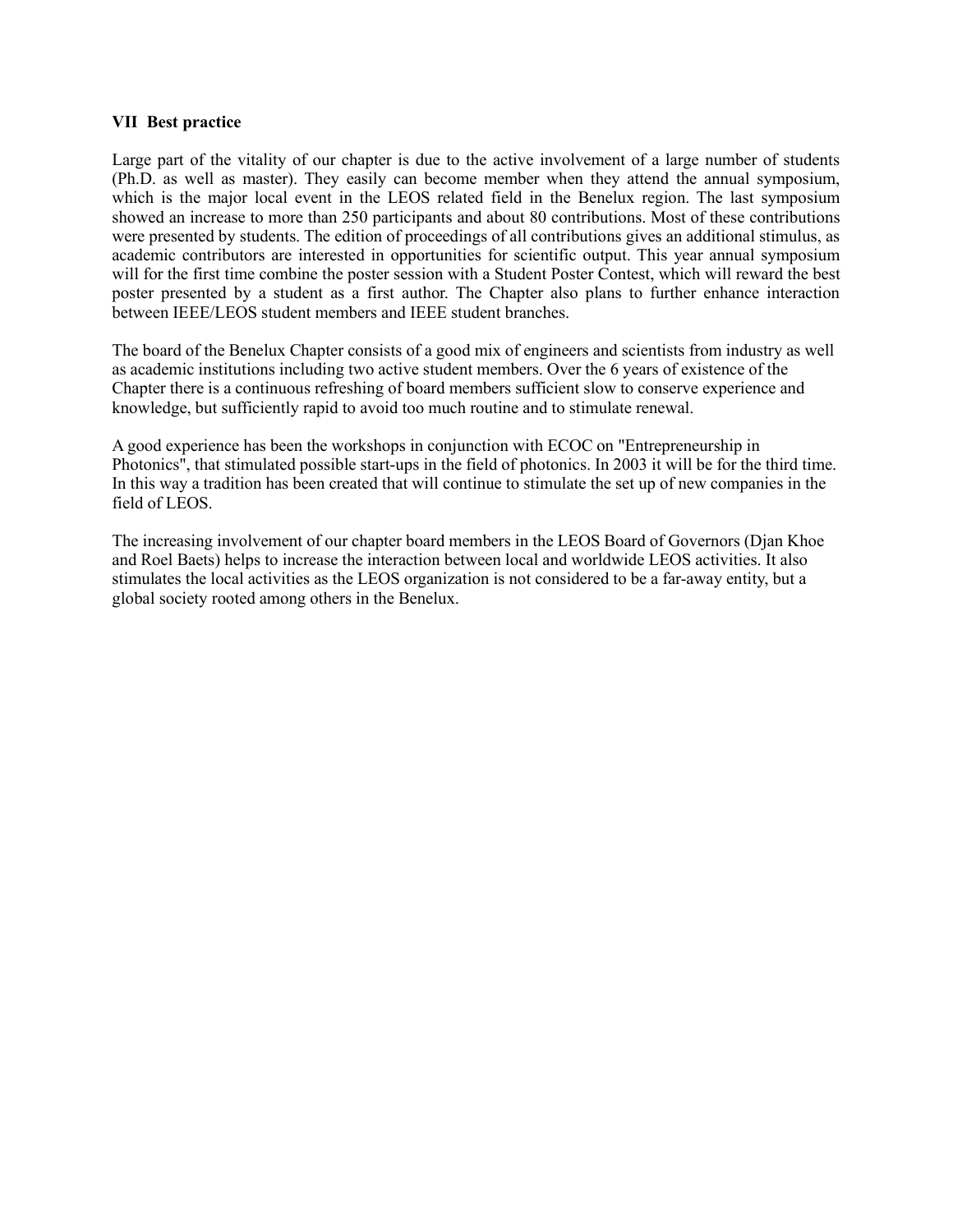# **Board of LEOS- Benelux 2003-2004**

<http://leosbenelux.org/>

## **Chair:**

Alfred Driessen MESA+, IOMS University of Twente P.O. Box 217 7500 AE Enschede The Netherlands Tel: +31 53 489 2744 Fax: +31 53 489 3343 Email: [A.Driessen@el.utwente.nl](mailto:A.Driessen@tn.utwente.nl)

### **Vice-chair**

Patrice Megret Electromagnetism and Telecommunications Boulevard Dolez 31 B-7000 MONS tel: +32 65 37 41 91 fax: +32 65 37 41 99 email: [Megret@telecom.fpms.ac.be](mailto:Megret@telecom.fpms.ac.be) Web: [http://www.telecom.fpms.ac.be](http://www.telecom.fpms.ac.be/)

#### **Secretary:**

Ton Koonen TU Eindhoven PO Box 513 5600 MB Eindhoven The Netherlands Phone: +31 40 2474806 Fax: +31 40 2455197 Email: a.m.j.koonen@tue.nl

#### **Treasurer:**

Leo Spiekman Genoa B.V. Lodewijkstraat 1A 5652 AC, Eindhoven The Netherlands Phone: + 31 40 750 2022 Fax: + 31 40 750 2020 Email: lspiekman@genoa.com

#### **Past-Chair :**

Roel Baets Ghent University, Dept. of Information Technology (INTEC) Sint-Pietersnieuwstraat 41 B-9000 Gent Belgium Phone: + 32 9 2643329 Fax:+ 32 9 2643593 Email: baets@intec.rug.ac.be

#### **Other board members:**

Ronny Bockstaele, ronny@phocon.be Philippe.Emplit, Universite Libre de Bruxelles, Philippe.Emplit@ulb.ac.be